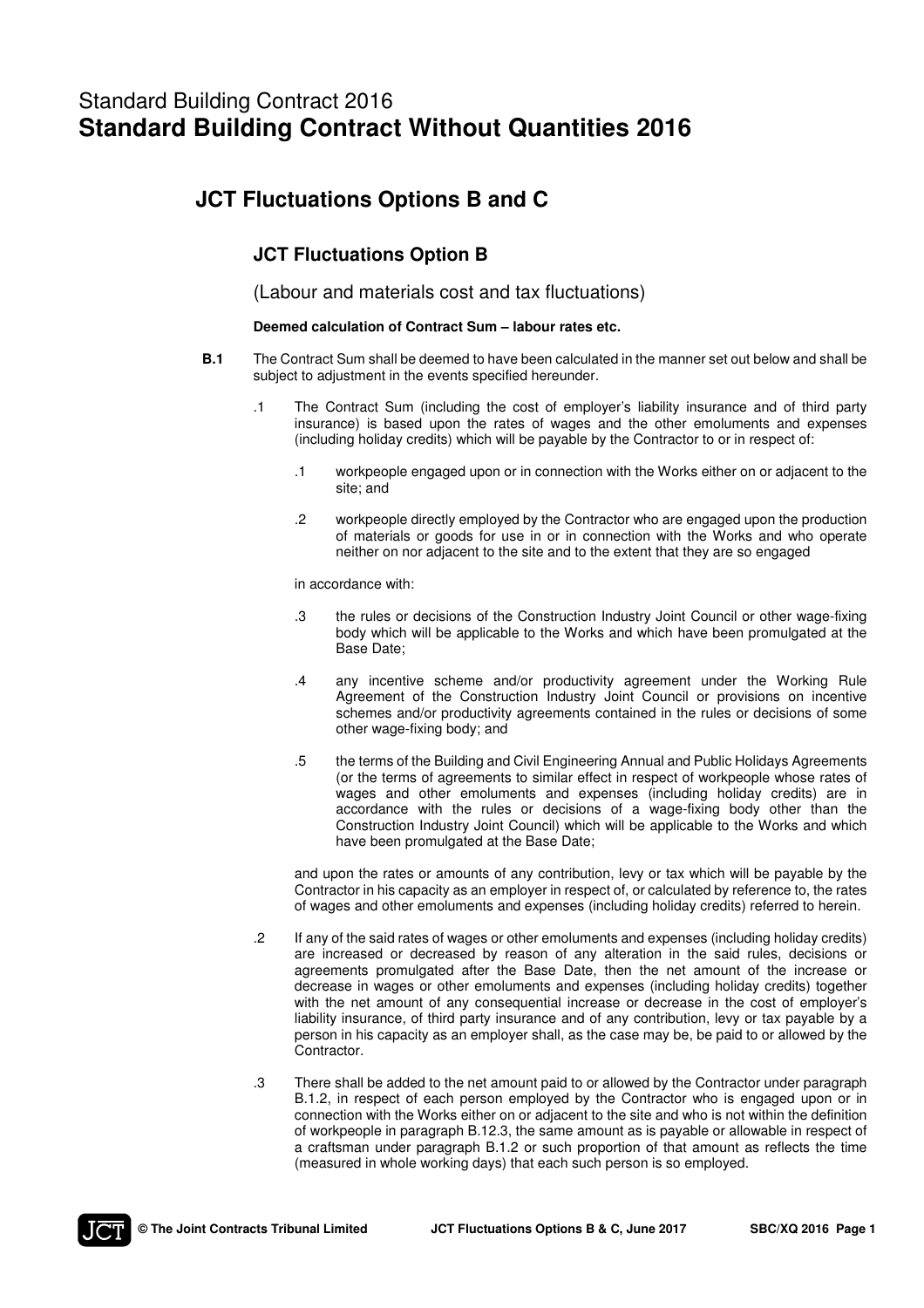- .4 For the purposes of paragraphs B.1.3 and B.2.3:
	- .1 no period of less than 2 whole working days in any week shall be taken into account and periods of less than a whole working day shall not be aggregated to amount to a whole working day;
	- .2 "the same amount as is payable or allowable in respect of a craftsman" shall refer to the amount in respect of a craftsman employed by the Contractor (or by any sub-contractor under a sub-contract to which paragraph B.4 refers) under the rules or decisions or agreements of the Construction Industry Joint Council or other wage-fixing body and, where those rules or decisions or agreements provide for more than one rate of wage, emolument or other expense for a craftsman, shall refer to the amount in respect of a craftsman employed as aforesaid to whom the highest rate is applicable; and
	- .3 "employed by the Contractor" shall mean an employment to which the Income Tax (Pay As You Earn) Regulations 2003 apply.
- .5 The Contract Sum is based upon:
	- .1 the transport charges referred to in a basic transport charges list submitted by the Contractor and attached to the Contract Documents and incurred by the Contractor in respect of workpeople engaged in either of the capacities referred to in paragraphs B.1.1.1 and B.1.1.2; or
	- .2 the reimbursement of fares which will be reimbursable by the Contractor to workpeople engaged in either of the capacities referred to in paragraphs B.1.1.1 and B.1.1.2 in accordance with the rules or decisions of the Construction Industry Joint Council which will be applicable to the Works and which have been promulgated at the Base Date or, in the case of workpeople so engaged whose rates of wages and other emoluments and expenses are governed by the rules or decisions of some wage-fixing body other than the Construction Industry Joint Council, in accordance with the rules or decisions of such other body which will be applicable and which have been promulgated as aforesaid.
- $\blacksquare$ .6 If:
	- .1 the amount of transport charges referred to in the basic transport charges list is increased or decreased after the Base Date; or
	- .2 the reimbursement of fares is increased or decreased by reason of any alteration in the said rules or decisions promulgated after the Base Date or by any actual increase or decrease in fares which takes effect after the Base Date,

 then the net amount of that increase or decrease shall, as the case may be, be paid to or allowed by the Contractor.

#### **Deemed calculation of Contract Sum – labour levies and taxes**

- **B.2** The Contract Sum shall be deemed to have been calculated in the manner set out below and shall be subject to adjustment in the events specified hereunder.
	- .1 The Contract Sum is based upon the types and rates of contribution, levy and tax payable by a person in his capacity as an employer and which at the Base Date are payable by the Contractor. A type and a rate so payable are in paragraph B.2.2 referred to as a 'tender type' and a 'tender rate'.
	- .2 If any of the tender rates other than a rate of levy payable by virtue of the Industrial Training Act 1982 is increased or decreased, or if a tender type ceases to be payable, or if a new type of contribution, levy or tax which is payable by a person in his capacity as an employer becomes payable after the Base Date, then in any such case the net amount of the difference between what the Contractor actually pays or will pay in respect of workpeople as referred to in paragraphs B.1.1.1 and B.1.1.2 or because of his employment of such workpeople and what he would have paid had the alteration, cessation or new type of contribution, levy or tax not become effective shall, as the case may be, be paid to or allowed by the Contractor.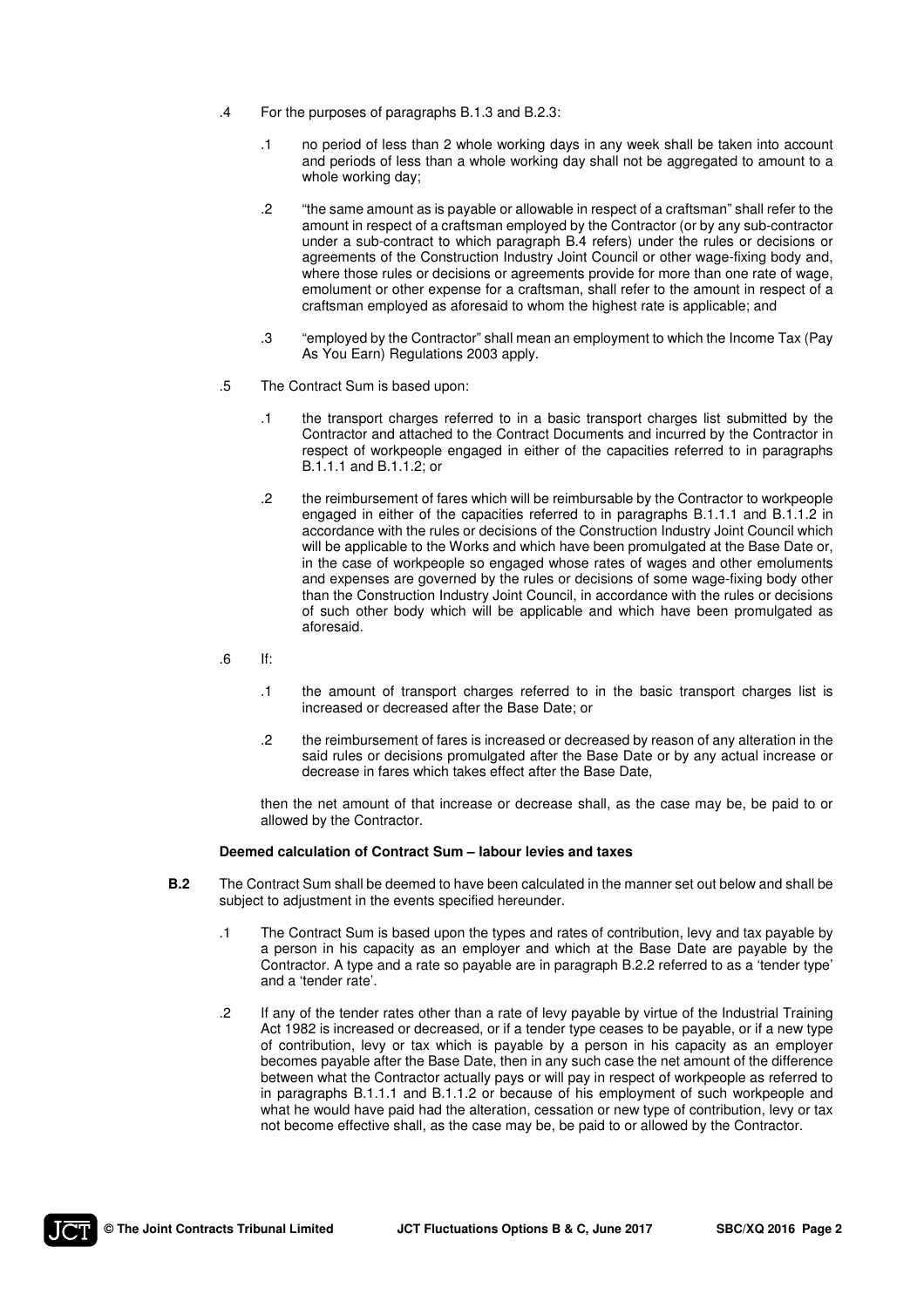- .3 There shall be added to the net amount paid to or allowed by the Contractor under paragraph B.2.2, in respect of each person employed by the Contractor who is engaged upon or in connection with the Works either on or adjacent to the site and who is not within the definition of workpeople in paragraph B.12.3, the same amount as is payable or allowable in respect of a craftsman under paragraph B.2.2 or such proportion of that amount as reflects the time (measured in whole working days) that each such person is so employed. The provisions of paragraph B.1.4 shall apply to this paragraph B.2.3.
- .4 The Contract Sum is based upon the types and rates of refund of the contributions, levies and taxes payable by a person in his capacity as an employer and upon the types and rates of premium receivable by a person in his capacity as an employer being in each case types and rates which at the Base Date are receivable by the Contractor. Such a type and such a rate are in paragraph B.2.5 referred to as a 'tender type' and a 'tender rate'.
- .5 If any of the tender rates is increased or decreased or if a tender type ceases to be payable or if a new type of refund of any contribution, levy or tax payable by a person in his capacity as an employer becomes receivable or if a new type of premium receivable by a person in his capacity as an employer becomes receivable after the Base Date, then in any such case the net amount of the difference between what the Contractor actually receives or will receive in respect of workpeople as referred to in paragraphs B.1.1.1 and B.1.1.2 or because of his employment of such workpeople and what he would have received had the alteration, cessation or new type of refund or premium not become effective shall, as the case may be, be paid to or allowed by the Contractor.
- .6 The references in paragraphs B.2.4 and B.2.5 to premiums shall be construed as meaning all payments howsoever they are described which are made under or by virtue of an Act of Parliament to a person in his capacity as an employer and which affect the cost to an employer of having persons in his employment.
- .7 Where employer's contributions are payable by the Contractor in respect of workpeople as referred to in paragraphs B.1.1.1 and B.1.1.2 whose employment is contracted-out employment within the meaning of the Pension Schemes Act 1993, the Contractor shall, subject to the proviso hereto, for the purpose of recovery or allowance under paragraph B.2 be deemed to pay employer's contributions as if that employment were not contracted-out employment; provided that this paragraph B.2.7 shall not apply where the occupational pension scheme, by reference to membership of which the employment of workpeople is contracted-out employment, is established by the rules of the Construction Industry Joint Council or of some other wage-fixing body so that contributions to such occupational pension scheme are within the payment and allowance provisions of paragraph B.1.
- .8 The references in paragraphs B.2.1 to B.2.5 and B.2.7 to contributions, levies and taxes shall be construed as meaning all impositions payable by a person in his capacity as an employer howsoever they are described and whoever the recipient which are imposed under or by virtue of an Act of Parliament and which affect the cost to an employer of having persons in his employment.

## **Deemed calculation of Contract Sum – materials, goods, electricity and fuels**

- **B.3** The Contract Sum shall be deemed to have been calculated in the manner set out below and shall be subject to adjustment in the events specified hereunder.
	- .1 The Contract Sum is based upon the market prices which were current at the Base Date of the materials, goods, electricity, fuels or any other solid, liquid or gas necessary for the execution of the Works, and upon the duty or tax payable at that date on the disposal of waste from the site.
	- .2 If after the Base Date the market price of any of the above things increases or decreases, or the duty or tax on the disposal of waste from the site increases or decreases, then the net amount of the difference shall, as the case may be, be paid to or allowed by the Contractor.
	- .3 The references in paragraphs B.3.1 and B.3.2 to market price(s) shall be construed as including any duty or tax (other than any VAT which is treated, or is capable of being treated, as input tax by the Contractor) by whomsoever payable which is payable under or by virtue of any Act of Parliament on the import, purchase, sale, appropriation, processing, use or disposal of any of the things described in paragraph B.3.1.

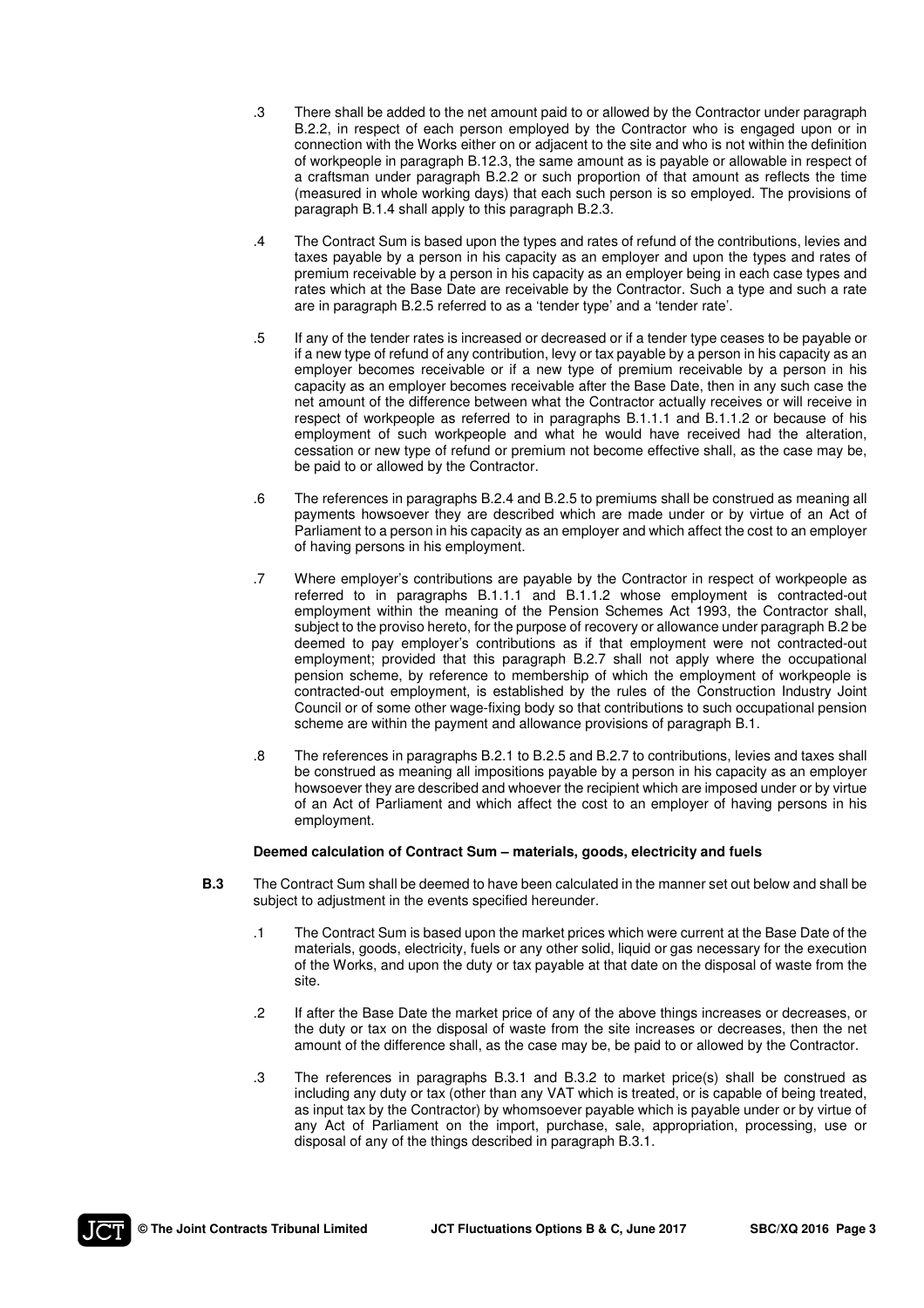#### **Sub-contract work – incorporation of provisions to like effect**

- **B.4** .1 If the Contractor sub-contracts any portion of the Works to a sub-contractor he shall incorporate in the sub-contract provisions to the like effect as the provisions of JCT Fluctuations Option B (excluding this paragraph B.4) including the percentage stated in the Contract Particulars pursuant to paragraph B.13 which are applicable for the purposes of this **Contract** 
	- .2 If the price payable under such a sub-contract as referred to in paragraph B.4.1 is increased above or decreased below the price in such sub-contract by reason of the operation of the said incorporated provisions, then the net amount of such increase or decrease shall, as the case may be, be paid to or allowed by the Contractor under this Contract.

#### **Notification by Contractor**

- **B.5** .1 The Contractor shall notify the Architect/Contract Administrator of the occurrence of any of the events referred to in such of the following provisions as are applicable for the purposes of this Contract:
	- .1 paragraph B.1.2;
	- .2 paragraph B.1.6;
	- .3 paragraph B.2.2;
	- .4 paragraph B.2.5;
	- .5 paragraph B.3.2;
	- .6 paragraph B.4.2.
	- .2 Any notification required to be given under paragraph B.5.1 shall be given within a reasonable time after the occurrence of the event to which it relates, and notification in that time shall be a condition precedent to any payment being made to the Contractor in respect of the event in question.

#### **Agreement – Quantity Surveyor and Contractor**

**B.6** The Quantity Surveyor and the Contractor may agree what shall be deemed for all the purposes of this Contract to be the net amount payable to or allowable by the Contractor in respect of the occurrence of any event such as is referred to in any of the provisions listed in paragraph B.5.1.

#### **Fluctuations added to or deducted from Contract Sum**

- **B.7** Any amount which from time to time becomes payable to or allowable by the Contractor by virtue of paragraphs B.1 to B.3 or paragraph B.4 shall, as the case may be, be added to or deducted from:
	- .1 the Contract Sum; and
	- .2 any amounts payable to the Contractor and which are calculated in accordance with clause 8.12.3.1.

 The addition or deduction to which this paragraph B.7 refers shall be subject to the provisions of paragraphs B.8 to B.10.1.

#### **Evidence and computations by Contractor**

**B.8** As soon as is reasonably practicable the Contractor shall provide such evidence and computations as the Architect/Contract Administrator or the Quantity Surveyor may reasonably require to enable the amount payable to or allowable by the Contractor by virtue of paragraphs B.1 to B.3 or paragraph B.4 to be ascertained; and in the case of amounts payable to or allowable by the Contractor under paragraph B.1.3 (or paragraph B.4 for amounts payable to or allowable under the provisions in the sub-contract to the like effect as paragraphs B.1.3 and B.1.4) – employees other than workpeople – such evidence shall include a certificate signed by or on behalf of the Contractor each week certifying the validity of the evidence reasonably required to ascertain such amounts.

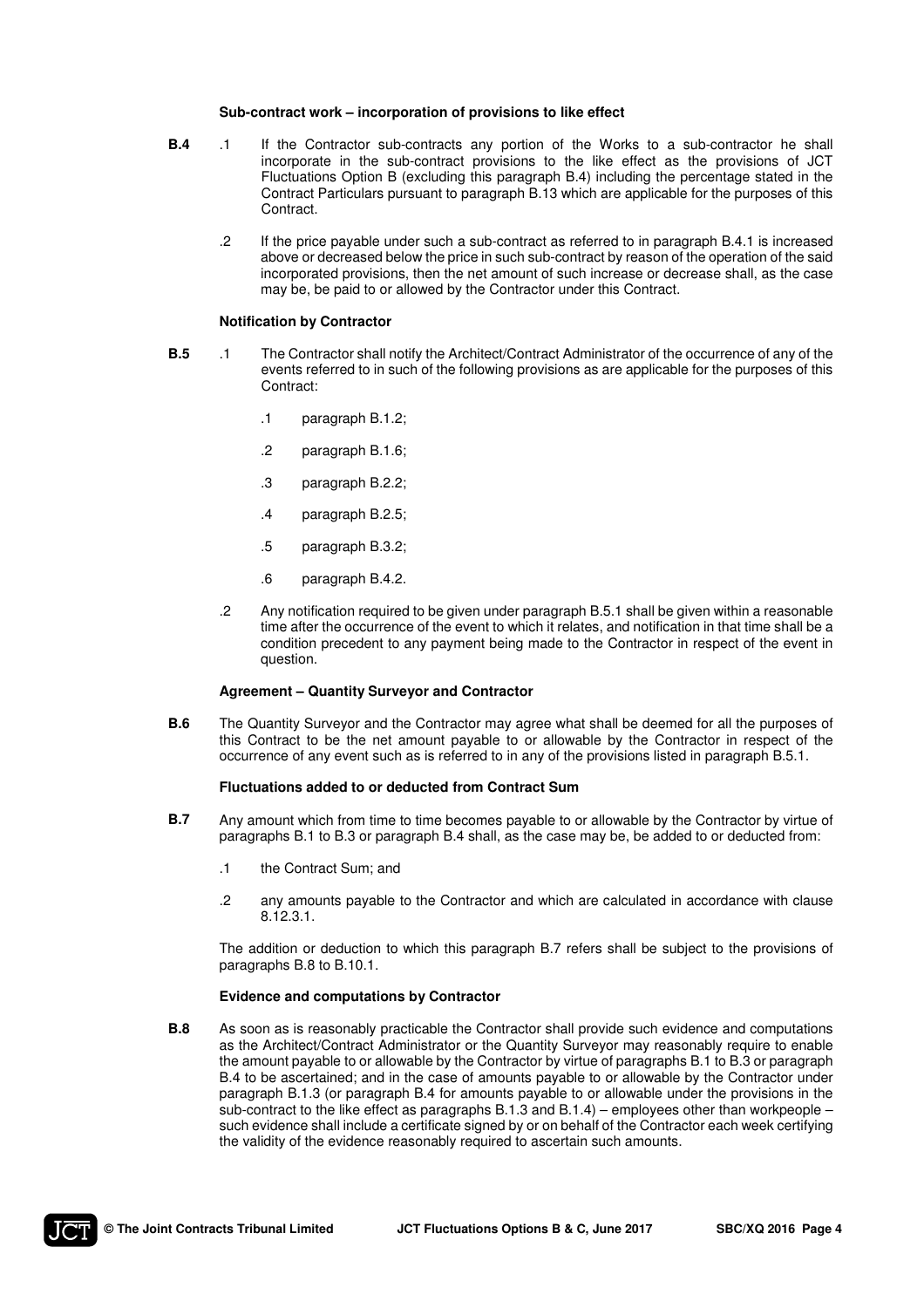#### **No alteration to Contractor's profit**

**B.9** No addition to or deduction from the Contract Sum made by virtue of paragraph B.7 shall alter in any way the amount of profit of the Contractor included in that Sum.

#### **Position where Contractor in default over completion**

- **B.10** .1 Subject to the provisions of paragraph B.10.2 no amount shall be added or deducted in the computation of the amount stated as due in an Interim Certificate or in the Final Certificate in respect of amounts otherwise payable to or allowable by the Contractor by virtue of paragraphs B.1 to B.3 or paragraph B.4 if the event (as referred to in the provisions listed in paragraph B.5.1) in respect of which the payment or allowance would be made occurs after the Completion Date.
	- .2 Paragraph B.10.1 shall not be applied unless:
		- .1 the printed text of clauses 2.26 to 2.29 is unamended and forms part of the Conditions; and
		- .2 the Architect/Contract Administrator has, in respect of every notification by the Contractor under clause 2.27, fixed or confirmed such Completion Date as he considers to be in accordance with clause 2.28.

#### **Work etc. to which paragraphs B.1 to B.4 not applicable**

- **B.11** Paragraphs B.1 to B.4 shall not apply in respect of:
	- .1 work for which the Contractor is allowed daywork rates under clause 5.7;
	- .2 changes in the rate of VAT charged on the supply of goods or services by the Contractor to the Employer under this Contract.

#### **Definitions for use with JCT Fluctuations Option B**

- **B.12** In JCT Fluctuations Option B:
	- .1 the Base Date means the date stated as such in the Contract Particulars;
	- .2 "materials" and "goods" include timber used in formwork but do not include other consumable stores, plant and machinery;
	- .3 "workpeople" means persons whose rates of wages and other emoluments (including holiday credits) are governed by the rules or decisions or agreements of the Construction Industry Joint Council or some other wage-fixing body for trades associated with the building industry;
	- .4 "wage-fixing body" means a body which lays down recognised terms and conditions of workers;
	- .5 "recognised terms and conditions" means terms and conditions of workers in comparable employment in the trade or industry, or section of trade or industry, in which the employer in question is engaged which have been settled by an agreement or award to which the parties are employers' associations and independent trade unions which represent (generally, or in the district in question, as the case may be) a substantial proportion of the employers and of the workers in the trade, industry or section being workers of the description to which the agreement or award relates.

#### **Percentage addition to fluctuation payments or allowances**

- **B.13** There shall be added to the amount paid to or allowed by the Contractor under:
	- .1 paragraph B.1.2,
	- .2 paragraph B.1.3,
	- .3 paragraph B.1.6,
	- .4 paragraph B.2.2,

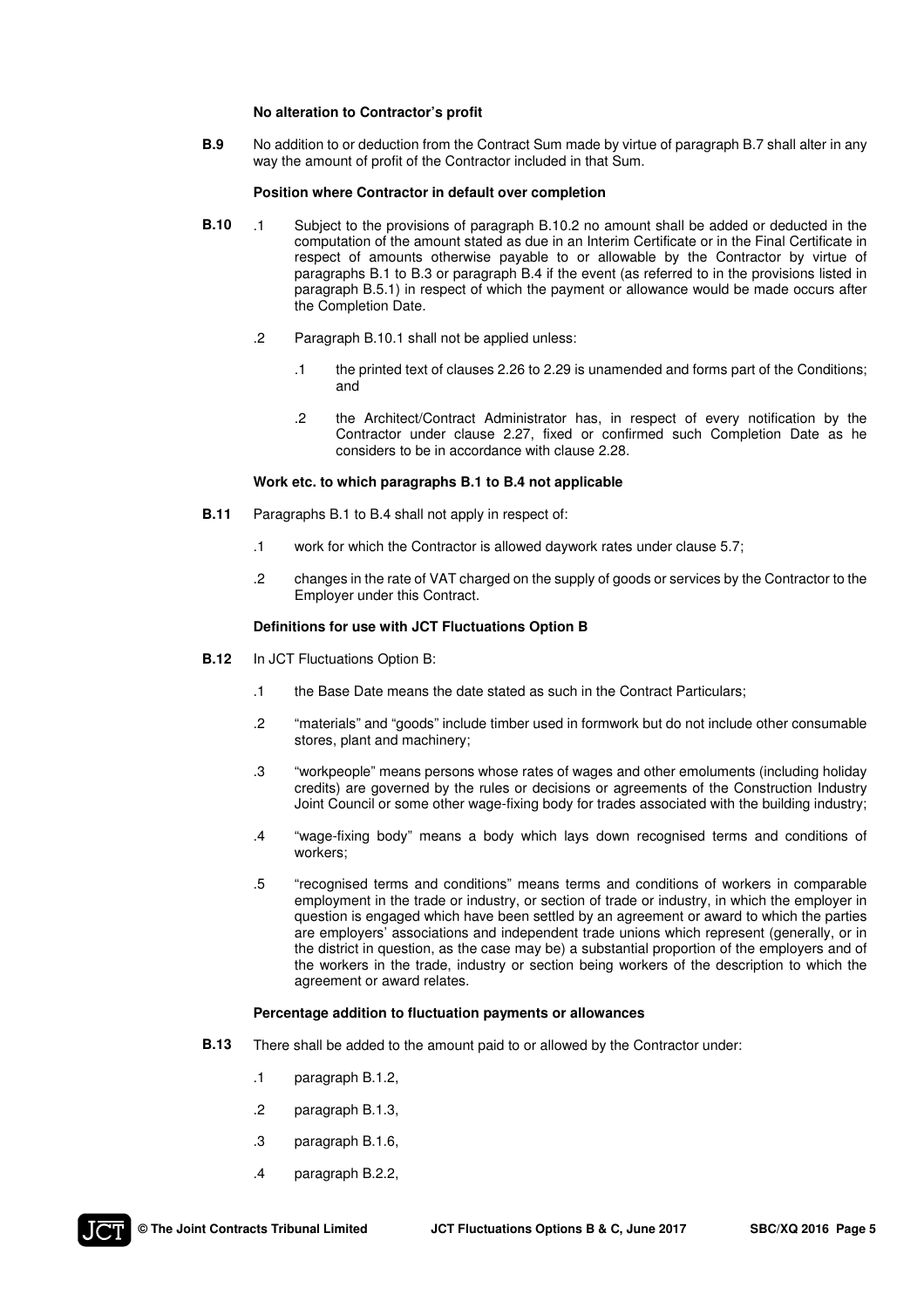- .5 paragraph B.2.5,
- .6 paragraph B.3.2

the percentage stated in the Contract Particulars.

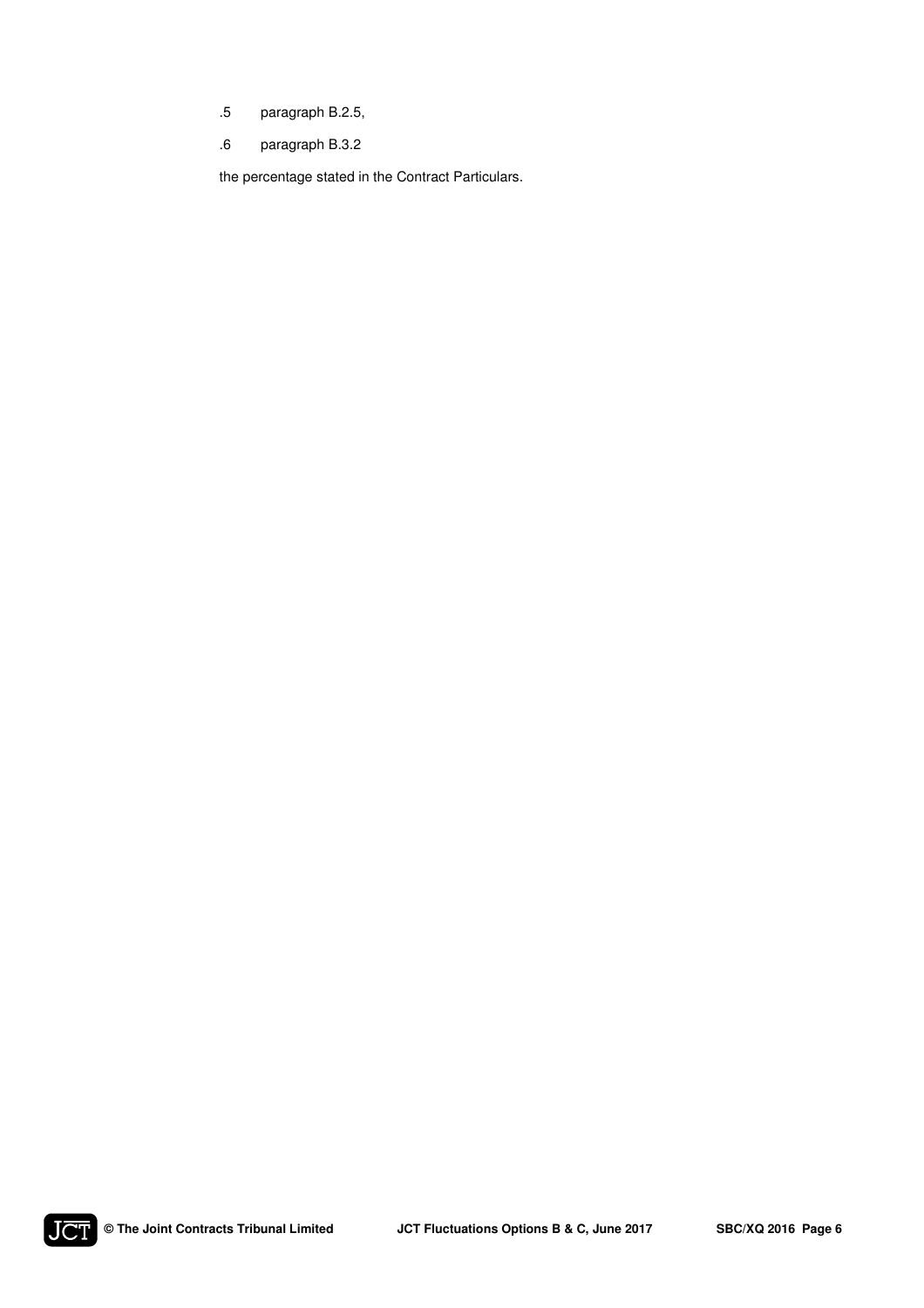# **JCT Fluctuations Option C**

# (Formula adjustment)

## **Adjustment of Contract Sum – Formula Rules**

- **C.1** .1 .1 The Contract Sum shall be adjusted in accordance with the provisions of JCT Fluctuations Option C and the Formula Rules current at the Base Date issued for use with JCT Fluctuations Option C by the JCT ('the Formula Rules'), provided that no such adjustment shall be made unless the Contract Documents contain a schedule to which rule 11b of the Formula Rules refers.
	- .2 Any adjustment under JCT Fluctuations Option C shall be to sums exclusive of VAT and nothing in JCT Fluctuations Option C shall affect in any way the operation of clause 4.5.
	- .2 The Definitions in rule 3 of the Formula Rules shall apply to JCT Fluctuations Option C.
	- .3 The adjustment referred to in JCT Fluctuations Option C shall be effected (after taking into account any Non-Adjustable Element) in all certificates for payment issued under the provisions of the Conditions.
	- .4 If any correction of amounts of adjustment under JCT Fluctuations Option C included in previous certificates is required following any operation of rule 5 of the Formula Rules, such correction shall be given effect in the next certificate for payment to be issued.

### **Interim valuations**

**C.2** The Contractor shall provide any amplification of the Schedule, where applicable, referred to in paragraph C.1.1.1 necessary to ensure the allocation of items and values in accordance with the Formula Rules.

### **Fluctuations – articles manufactured outside the United Kingdom**

**C.3** For any article to which rule 4(ii) of the Formula Rules applies the Contractor shall insert in a list attached to the Contract Documents the market price of the article in sterling (that is the price delivered to the site) current at the Base Date. If after that date the market price of the article inserted in that list increases or decreases then the net amount of the difference between the cost of purchasing at the market price inserted in such list and the market price payable by the Contractor and current when the article is bought shall, as the case may be, be paid to or allowed by the Contractor. The reference to market price in this paragraph C.3 shall be construed as including any duty or tax (other than any VAT which is treated, or is capable of being treated, as input tax by the Contractor) by whomsoever payable under or by virtue of any Act of Parliament on the import, purchase, sale, appropriation or use of the article specified as aforesaid.

#### **Power to agree – Quantity Surveyor and Contractor**

- **C.4** The Quantity Surveyor and the Contractor may agree any alteration to the methods and procedures for ascertaining the amount of formula adjustment to be made under JCT Fluctuations Option C, and the amounts ascertained after the operation of such agreement shall be deemed for all the purposes of this Contract to be the amount of formula adjustment payable to or allowable by the Contractor in respect of the provisions of JCT Fluctuations Option C. Provided always:
	- .1 that no alteration to the methods and procedures shall be agreed unless it is reasonably expected that the amount of formula adjustment so ascertained will be the same or approximately the same as that ascertained in accordance with Part I or Part II of section 2 of the Formula Rules whichever Part is stated to be applicable in the Contract Documents; and
	- .2 that any agreement under paragraph C.4 shall not have any effect on the determination of any adjustment payable by the Contractor to any sub-contractor.

#### **Position where Monthly Bulletins are delayed, etc.**

**C.5** .1 If at any time prior to the issue of the Final Certificate formula adjustment is not possible because of delay in, or cessation of, the publication of the Monthly Bulletins, adjustment of the Contract Sum shall be made in each Interim Certificate during such period of delay on a fair and reasonable basis.